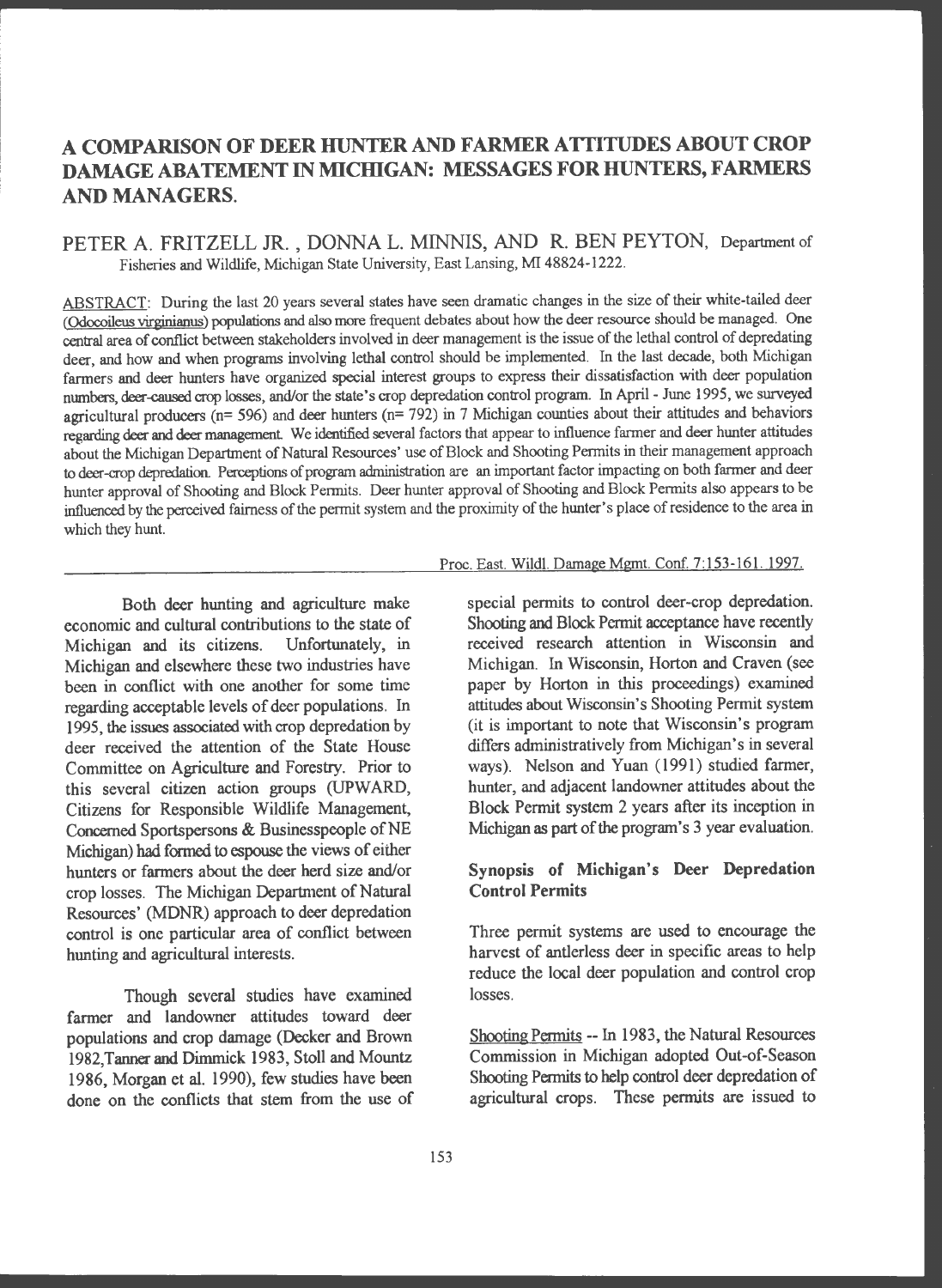fanners whose losses to deer are deemed significant by MDNR biologists. The permits are issued to kill depredating antlerless deer at times outside of the regular fireanns, muzzleloader and archery deer seasons. Permits allow antlered deer to be shot only when circumstances are deemed appropriate by MDNR biologists. The permits are valid only for times, fields, and the number of deer designated by the biologist. In most areas, deer shot under this permit system are to be collected by MDNR personnel or designated persons and distributed to charitable causes. Up to 3 designated shooters can be allowed to fill the permits, and there is no charge to the farmer for the permits.

Block Permits -- In 1990, another type of permit was introduced to reduce the number of Shooting Permits issued and to use licensed deer hunters to control crop losses. Block Permits are valid only for shooting antlerless deer during the regular fall hunting seasons. The biologist determines how many deer should be taken, and then these permits are issued in "blocks" of five or more to farmers with documented losses. Farmers must purchase these bonus licenses for a cost of \$3. 00 each. The licenses are then distributed by the farmer to licensed hunters for use on their farm or adjacent lands with the permission of adjacent landowners. Hunters are allowed to keep the deer they shoot, and there is no limit to the number of Block Permit licenses that a hunter can fill. Licenses are also transferable between hunters so that unused tags can be returned to the farmer and then reissued to other hunters. All regular hunting season restrictions apply as to the type of equipment and legal shooting hours.

Regular Antlerless Lottery Licenses -- Michigan also uses a lottery system to allocate a limited number of antlerless deer hunting licenses in the majority of its deer management units. Antlerless licenses are issued both through a general and a private lands lottery. Selected hunters are issued 1 license to harvest an antlerless deer on the land they specified on their application.

As a result of the intensity of the crop damage issue, the Michigan Agricultural Experiment Station, Michigan State University Extension, and the Michigan Department of Natural Resources funded this multi-disciplinary study of the deer damage issue to develop a better understanding of the situation in Michigan. As part of this study we investigated the application of a cultural carrying capacity model (Minnis and Peyton 1995) to the deer damage issue by surveying 4 stakeholder groups involved in deer management issues in Michigan -- deer hunters, farmers, extension agents, and wildlife biologists. In this paper we offer an initial comparison of the attitudes and perceptions of deer hunters and farmers regarding Michigan's program of issuing special permits to reduce crop losses by killing deer.

# **METHODS**

We confined our study to 7 specific regions of the state which provided selected variability in the nature of deer crop depredation issues. Study counties represented a range of areas where the intensity of the crop damage debate was high and areas where the issue intensity was moderate to low. Counties were also selected to represent a range of crop types, deer densities, and primarily agricultural and forested landscapes. Because this was not a statewide random sample, exact percentages given in the Results section of this paper are not generalizable to all Michigan farmers nor deer hunters, though some trends may be cautiously generalized.

We conducted 33 personal interviews and 4 focus groups with farmers and deer hunters respectively in order to develop hypotheses and generate questionnaire items.

Extension mailing lists for each study county were used to identify farmers. Either an entire list was used or a random sample was drawn, depending on the size of the list. Sample frame sizes ranged from 545 for Calhoun county to 100 for Benzie county. Hunter samples were randomly drawn from an MDNR database of 1993 Firearms Deer Survey returns. We stratified hunters based on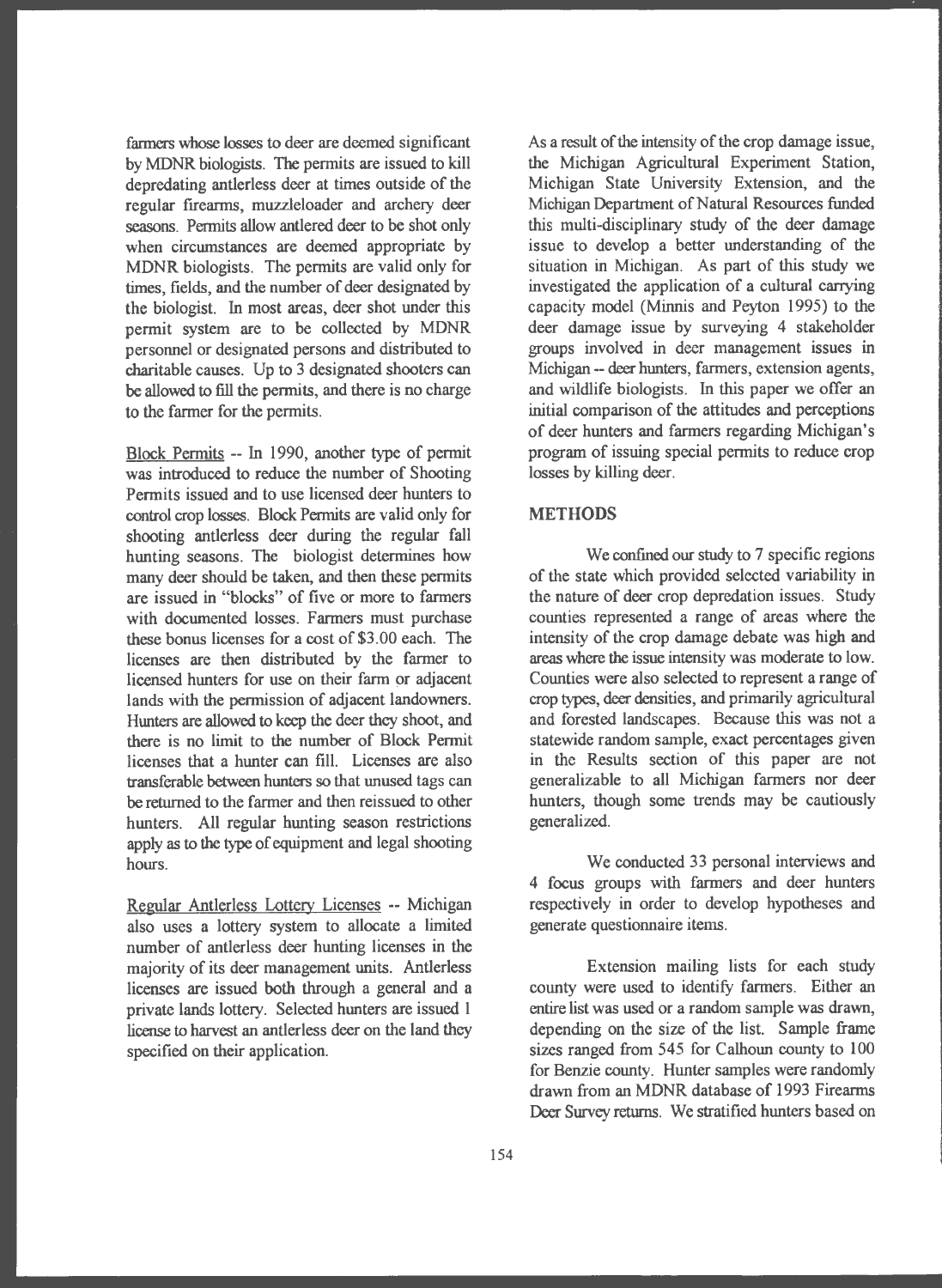where they lived and where they hunted because we suspected that there might be variation in hunter opinions based on their familiarity with agriculture. We chose one sample of hunters who lived and hunted in one of our agricultural study counties and another sample who lived in a county designated as a Metropolitan Statistical Area but hunted in one of our agricultural study counties (Michigan Dep. of Management and Budget 1993). We also stratified hunters by their 1993 antlerless deer application status because of the potential influence of attitudes toward doe harvest on attitudes associated with the crop damage issue. We mailed questionnaires to 2,134 Extension clients and 1,257 deer hunters between April and June 1995. Even though this was not a convenient time for farmers, we achieved a 52% response rate from the Extension mailing lists. Though extension agents were asked to clean their lists so that they represented just those people growing crops, approximately half of our "farmer" respondents indicated that they were either retired farmers or non-farmers and were therefore excluded from our analysis. Thus, the results reported in this paper represent the responses of 596 full- or parttime farmers from the seven counties. We defined full-time farmers as those individuals who spent >50% of their working time engaged in farming activities. Sixty-five percent (n=792) of the deer hunters also returned the questionnaire. Only 4% (31 individuals) of the responding deer hunters indicated that their primary occupation was farming, so there was little chance of a hunter/farmer in one of the study counties receiving both questionnaires.

We conducted telephone follow-up interviews with both hunter and farmer nonrespondents. We attempted to contact 29% of the farmers (n=280) and 35% of the deer hunters  $(n=149)$  by phone. We were successful in contacting 205 farmers and 69 hunters for a brief interview. These interviews revealed no significant differences between this group and those who had responded to the mail survey.

### **RESULTS AND DISCUSSION**

## **Approval of Shooting and Block Permits**

The central question of this portion of our research was whether hunters and farmers approved or disapproved of the Shooting and Block Permit systems. We hypothesized that special permits given to farmers to kill deer outside of the regular hunting season would not be looked on favorably by hunters. Our hunter respondents clearly disapproved, and our full-time farmers on the whole approved, while the part-time farmers were split on their approval (Fig. I). This difference between the distributions of full and part-time farmers may be partially explained by the larger proportion of parttime farmers in our sample who deer hunt. Sixtyfive percent of the full-time farmers indicated that they deer hunt, whereas 79% of the part-time farmers indicated that they deer hunt ( $\chi^2$ =10, df 1, p<0.002). We hypothesized that if hunting We hypothesized that if hunting participation is a factor in determining attitudes about permit systems then the Block Permit system should receive more support from hunters and parttime farmers. Such support was indeed apparent for hunters whose mean Block and Shooting Permit scores significantly differed (Wilcoxon matchedpairs  $z = -8.29$ ,  $p=0.000$ ) (Fig.2). The mean approval scores for full- and part-time farmers did not differ significantly by permit type; however, mean approval scores did differ significantly for those part-time farmers who hunt deer (Wilcoxon matched-pairs  $z = -2.18$ ,  $p=0.029$ ).

## **Fairness of Shooting and Block Permits**

Fairness is a major concern of hunters regardless of permit type (Fig.3). Although the Block Permit system involves hunters in the culling process, it is still perceived by most hunters as being unfair. Table 2 illustrates responses of deer hunters to questions regarding hunter access to permits issued to farmers. Results suggest that restricted access to farms causes hunters to view the permit program as unfair, and many hunters appear to resent that farmers' friends and relatives have an advantage in being able to access and use permits even though these permit users are licensed hunters.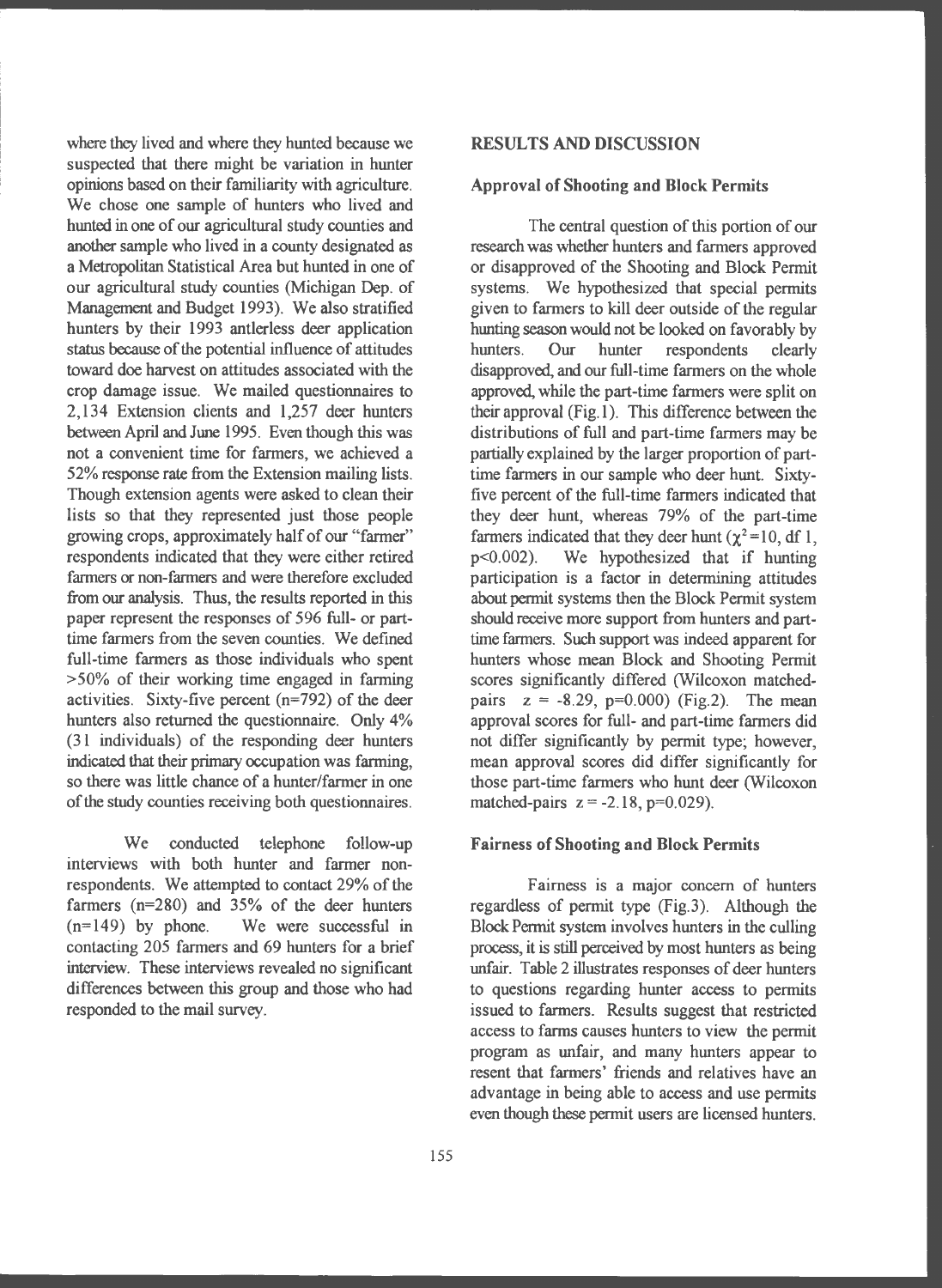Ironically, a majority of hunters also felt that the farmer should be allowed to decide which hunters can use the available permits.

The level of hunter familiarity with the regulations of the permit systems may also explain some of the perceived unfairness of the permit systems. On a self-reported scale, 49% of hunter respondents indicated that they knew "some or most" of the regulations of the Shooting Permit system, and 60% indicated that they knew the same amount about the Block Permit regulations. As expected hunters were slightly less knowledgeable about Shooting Permit regulations as they are not generally involved with them. Significant differences existed between the knowledge of Block Permits reported by those hunters who lived in the county (65% "knew some or most") and those who lived in a metropolitan county (52% "knew some or most")  $(\chi^2 = 17, df \, 3, p<0.001)$ . Deer hunters' Shooting Permit knowledge also varied with place of residence. Resident county hunters were more familiar (52% "knew some or most",  $\chi^2$  =8, df 3, p<0.05) with Shooting Permit regulations than hunters who lived in a metropolitan county (43% "knew some or most"). Similar segmentation of responses to other questions has revealed that county inhabitants were more likely to express stronger opinions, whereas hunters from metropolitan counties were more undecided and less likely to express extreme opinions. This suggests that local hunters are more familiar with permit regulations and perhaps more sensitive to inconsistencies or abuses of the programs than hunters from metropolitan counties where there is by definition less agriculture.

## **Perceptions of Program Administration**

#### Resource Utilization --

Our data also indicate that the integrity of the program and its administration are issues of concern especially among hunters but also among fanners. Though Shooting Permit regulations in most areas stipulate that deer shot on Shooting Permits should be processed and given to charity, both hunters and some farmers perceive that some deer are not being utilized and that waste is occurring. A majority of

the hunters (61%) and 40% of the fanners agreed that too many deer shot on Shooting Permits were not being utilized. Significantly more hunters who lived in study counties (67%) than hunters from metropolitan counties  $(51\%)$  perceived that "waste" was occurring  $(\chi^2 = 28, df 4, p < 0.001)$ . Forty-two percent of the hunters who lived in metropolitan counties were undecided. There were also differences between those fanners who had requested either type of permit and those who had not ( $\chi^2$  =61, df 8, p<0.001). Of those farmers who requested permits, only 29% perceived "waste" occurring, whereas 46% of fanners who had never requested permits perceived that "waste" was occurring.

#### Distribution of Special Permits. --

Fifty-seven percent of our hunter respondents felt that "too many" part-time fanners and people with other sources of income were receiving permits. However, only 6% of the part-time farmers in our sample reported that they had ever received Shooting Permits, and only 10% reported that they had ever received Block Permits. A larger number of full-time farmers reported they had received Shooting (34%) or Block Permits (28%) at least once in the past. We also found that 46% of the hunters we surveyed believed that "in general farmers [could] get pennits regardless of the amount of loss they [were] incurring," suggesting that hunters may not trust the DNR to issue permits only for valid cases of crop loss.

#### Defining loss as a "legitimate damage claim." --

We hypothesized that fanners and hunters would have different opinions about what amount of loss might warrant the issuing of deer control permits. We asked hunters to tell us what percentage of a farmer's total crop should be lost to deer before kill permits should be issued, and 55% of the hunters responding offered an amount (median 15% of crop, mean 17%, S.D.=12.8). Seventeen percent of the hunters indicated that they felt that permits should never be issued regardless of the amount of loss, and 28% indicated that they had no idea. This loss amount was then compared with actual percent losses that fanners reported were a problem in 1994.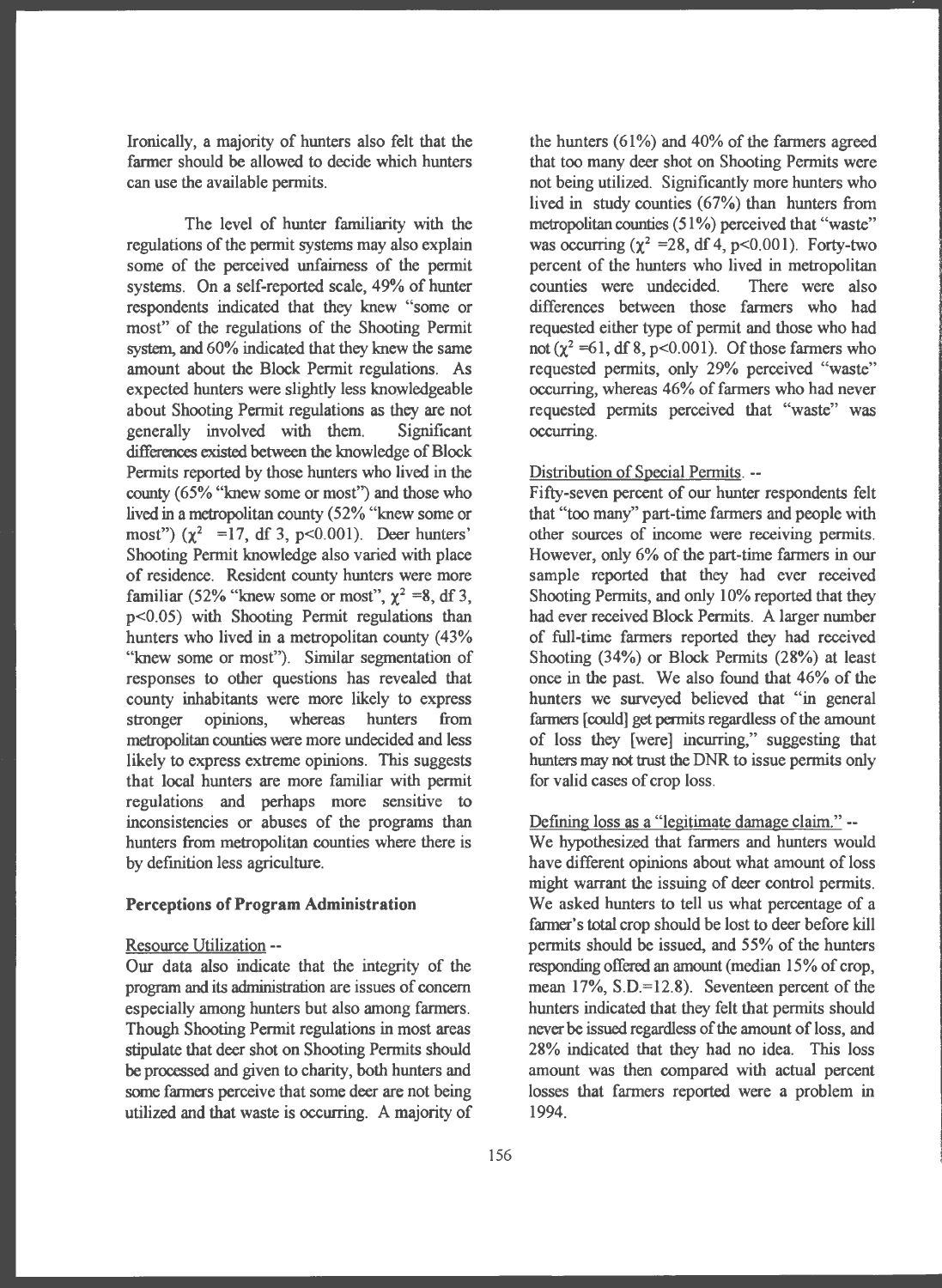Farmers reported their crop acreage, yield, perceived losses, and indicated their tolerance of those losses by checking one of three boxes: ''Not a Problem," "A Problem, but not enough to take action" (tolerable), or "A Problem, requiring that additional action to reduce losses be taken" (intolerable). We calculated their percent losses and then compared the median percent losses for the tolerable and intolerable problem categories (Table 3). The hunter median of 15% is only slightly higher than the median percent losses reported by farmers in the intolerable problem category (10-15%). However, it should be noted that the range of intolerable percentages varied greatly among farmers. Further, not all farmers would be affected equally by the same percent of loss, and thus it would be inappropriate to use these percentages as an absolute cut off for establishing eligibility for shooting permits. Ideally situations should be managed proactively so that intolerable losses are anticipated and avoided, instead of trying to eliminate a situation once it has occurred.

#### Agency Credibility. --

The credibility attributed to a management agency by its constituents involves two components. One is the perceived level of trust the constituents place in the agency to represent their interests. The second is the assessment of the agency's expertise or competence to manage. Our data indicate both the expertise and the trustworthiness of the Michigan DNR are questioned by a substantial number of deer hunters and farmers in our seven study counties. Nearly half of the hunter respondents believed that DNR biologists could adequately determine crop losses, but 50% of the hunter sample either disagreed or were undecided. Similarly, 66% of the farmers were undecided or disagreed. Further credibility problems were suggested by 74% of the hunters who were not sure or did not believe that DNR biologists were awarding permits only to farmers who actually have significant crop losses.

We also constructed agency credibility scales for both hunters and farmers based on their responses to a series of questions about the DNR

Though response scales were the same, the questions used in creating the credibility scales for the agency were not identical between the two surveys and so can not be directly compared numerically; however, the mean DNR credibility ratings by hunters (0.116) was positive, whereas the mean rating by farmers (-0.068) was negative (on both scales  $+2 =$  most positive credibility rating,  $[PAFJ-2]$  = most negative credibility rating,  $0 =$  Undecided). Agency credibility was lower for full-time farmers (-0.129) than for part-time farmers (0.067) (Mann-Whitney U z = -2.47, p<0.02). The agency credibility score by hunters who lived in a study county (-0.03) was more negative than that by hunters residing in a metropolitan county (0.13) (Mann-Whitney U  $z = -1.91$ , p=0.0559).

In addition to looking at overall agency credibility, we also constructed a scale to evaluate the credibility of local biologists among farmers. These mean credibility ratings differed by county (- 0.27 to 0.49) (Kruskal-Wallis  $\chi^2$  = 28.3, df 5, p<0.001). We tested the hypothesis that mean biologist credibility ratings would differ based on the frequency of contact with the local biologist. As contact time with the biologist increased, mean credibility improved (Kruskal-Wallis  $\chi^2$  =27.7, df 2, p<0 .001). The tendency for credibility of the local biologist to improve with increased contact with biologists held even for those farmers reporting the most serious crop loss problems (Kruskal-Wallis  $\chi^2$  $=14.0$ , df 2, p<0.001). An important inference of this finding is that poor attitudes about the agency and its professionals -- at least those associated with crop damage control programs -- are not generally the result of personal interactions with agency personnel. It appears that wildlife professionals are generally effective in their personal dealings with crop damage complaints by farmers, but may be too constrained by budget and time to fully meet this public relations need.

#### **IMPLICATIONS**

At least 4 implications of this research are important for natural resource agencies dealing with crop depredation to consider.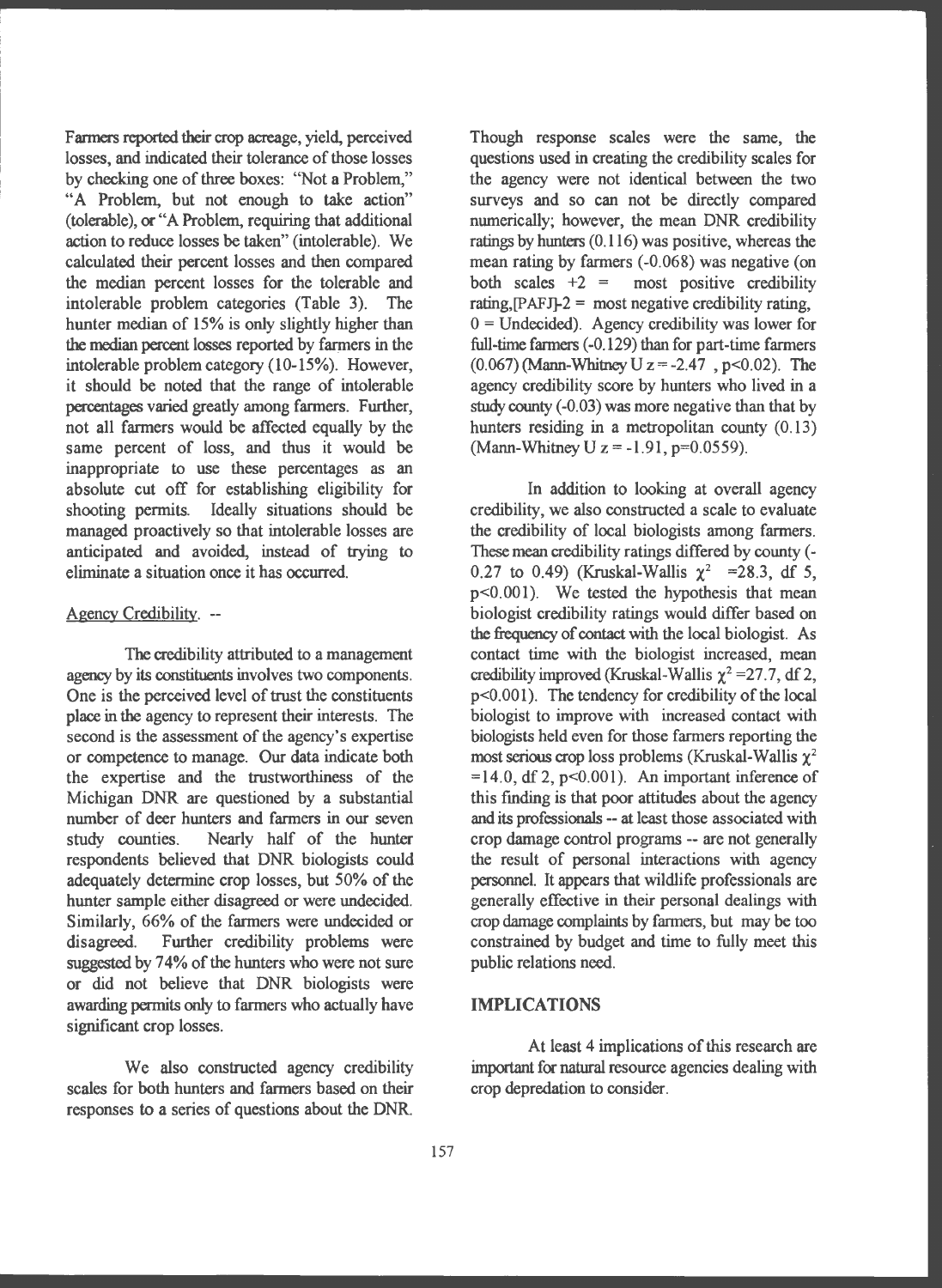First, despite there being some agreement between hunters and farmers that permits may be necessary at some level of loss, the amount of that loss will continue to be controversial. Since farming and depredation situations vary greatly, we believe that an agency should allow for flexibility when establishing regulations and protocols for awarding depredation permits. Agencies should expect that such flexibility will cause criticism from hunting and farming interests; however, informational messages to these stakeholders explaining the need for situational flexibility should help to defray such criticism.

A second important finding of this work is that both groups have expressed concerns that losses are not properly identified by the DNR biologists; however, the strength and frequency of this belief among fanners decreases as farmers have more personal contact with DNR biologists. We believe that it is important that biologists continue to personally interact with farmers and work with them to evaluate their losses.

Another finding was that farmers differentiate between the management agency and the agency's professionals when forming perceptions of credibility. Though more frequent contacts with agency biologists increased their personal credibility with farmers, more frequent contacts did not improve the credibility of the agency as a whole. Thus, it is important that the agency also work to improve stakeholder perceptions of the competence and trustworthiness of the agency as a whole. Areas that an agency may be able to improve its credibility with stakeholders are by tightening up its administration of Shooting and Block Permit programs and addressing areas of concern to stakeholders such as the belief that too much waste is occurring.

Finally, the significant differences identified in this paper (full-time vs. part-time farmers, hunters' place of residence, etc.) serve to illustrate the importance of segmenting stakeholder groups and not relying on gross level generalizations of farmers and hunters when investigating issues such as attitudes about crop depredation control permits.

Our research is not yet complete, but it appears that additional segmentation analyses will provide further recommendations for gaining greater acceptance of programs involving lethal control and agency programs in general.

## **LITERATURE OTED**

- Decker, D.J., and T.L. Brown. 1982. Fruit growers' vs. other farmers' attitudes toward deer in New York. Wildl. Soc. Bull. 10(2): 150-155.
- Michigan Department of Management and Budget. March 1993. Michigan Population Update.
- Minnis, D.L., and R.B. Peyton . 1995. Cultural carrying capacity: modeling a notion. Pages 19-34 in J.B. McAninch, ed., Urban Deer: A Manageable Resource? Proc. of the 1993 Symposium of the North Central Section, The Wildlife Society.
- Morgan, G.W., C.M. Nixon, J.C. van Es, and J.H. Kube. 1990. Attitudes of Illinois farmers regarding deer and deer hunters, 1990. Ill. Dep. of Conserv. Tech. Bull. No.6, July 1992.
- Nelson, C., and T.F. Yuan. 1991. Deer crop damage Block Permit study: final report. Mich. Dep. of Nat. Resour. Wildl. Div. Rep. No. 3151.
- Stoll, Jr., R.J., and G.L. Mountz. 1986. Rural landowner attitudes toward deer and deer populations in Ohio -- 1985 update. Ohio Dep. of Nat. Resour. Wildl. Inservice Note 578, Nov. 1986.
- Tanner, G., and R.W. Dimmick. 1983. An assessment of farmers' attitudes towards deer and deer damage in West Tennessee. Pages 195-199 in Proc. of the 1983 Eastern Wildl. Damage Control Conf.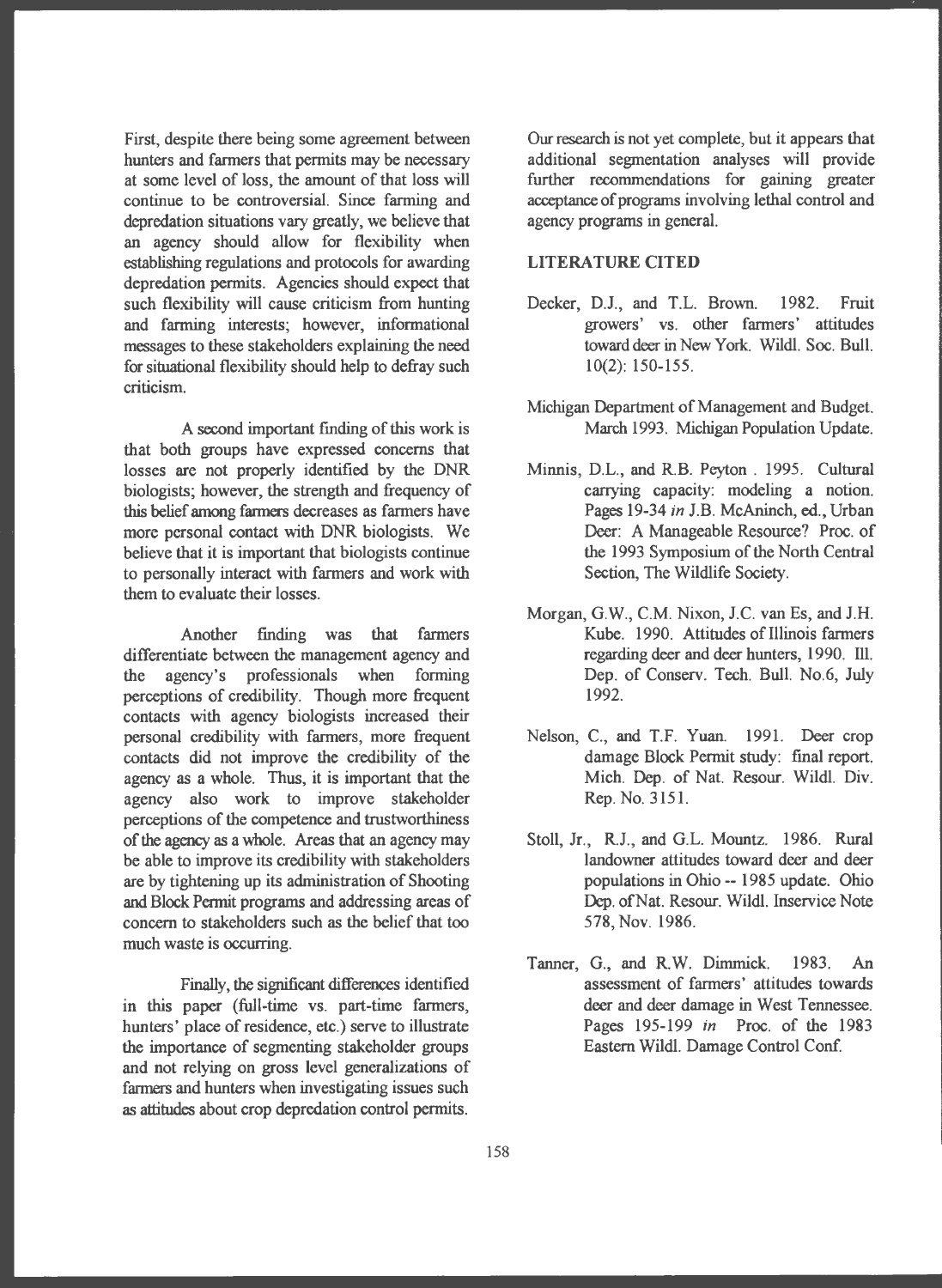| County          | $\cdot$<br>Issue Intensity <sup>*</sup> | $\sim$ 1<br>Major Crop Types <sup>b</sup> | Ratio of<br>Ag. to  | Deer/Car<br>Accidents per |
|-----------------|-----------------------------------------|-------------------------------------------|---------------------|---------------------------|
|                 |                                         |                                           | Forest <sup>e</sup> | miles driven <sup>d</sup> |
| Calhoun         | Low                                     | Corn, Soybeans, Wheat                     | 56:24               | 0.97                      |
| Montcalm        | Low to Moderate                         | Beans, Corn, Potatoes,<br>Alfalfa, Wheat  | 53:29               | 2.42                      |
| Oceana          | Moderate to High                        | Apples, Cherries,<br>Vegetables           | 38:54               | 1.61                      |
| Benzie/Leelanau | Moderate to High                        | Apples, Cherries                          | 21:79               | 1.12                      |
| Presque Isle    | High                                    | Beans, Corn, Alfalfa                      | 19:74               | 2.45                      |
| Menominee       | High                                    | Corn, Alfalfa                             | 18:79               | 4.26                      |

| Table 1. Study county profiles of issue intensity, major crop types, and ratio of agricultural lands to forested lands. |
|-------------------------------------------------------------------------------------------------------------------------|
|-------------------------------------------------------------------------------------------------------------------------|

• Pers. Commun. MDNR & MSU Extension; <sup>b</sup> 1993 Michigan Agricultural Statistics, MI Dept. of Agriculture; <sup>c</sup> 1993 Forest Inventory, North Central Forest Experiment Station; <sup>a</sup> 1991 Michigan State Police.

Table 2. Deer hunter attitudes that may explain perceived unfairness of the Block Permit system.

|                                                                                                                                                                                     | Agree | Undecided | Disagree |
|-------------------------------------------------------------------------------------------------------------------------------------------------------------------------------------|-------|-----------|----------|
| In general, I am satisfied with the number of farmers in [study]<br>county] county who allow hunters other than their relatives or friends<br>to use their Block Permits. $(n=729)$ |       | 42.4%     | 39.1%    |
| A farmer who receives Block Permits should be required to allow a<br>certain number of hunters who are not their friends or relatives to use<br>the permits. $(n=726)$              |       | $20.7\%$  | 24.8%    |
| The farmer to whom the Block Permit is issued should be allowed to<br>decide which licensed hunter gets to use the Block Permit. $(n=729)$                                          |       | 16.3%     | 33.3%    |

Table 3. 1994 reported losses perceived as problematic by farmers

| Crop type<br>(Units reported) | n   | Median % loss that was: "A<br>Problem" (range) | Median % loss that was: "A problem that<br>required additional action/control be done to |
|-------------------------------|-----|------------------------------------------------|------------------------------------------------------------------------------------------|
|                               |     |                                                | reduce losses" (range)                                                                   |
| Corn (bushels)                | 122 | $3.0\%$ (0-24%)                                | $9.6\%$ (0.1-61.5%)                                                                      |
| Soybeans (bushels)            | 41  | $2.0\%$ (0.1-16.7%)                            | 13.4% (0.8-100%)                                                                         |
| Alfalfa (tons)                | 60  | $5.0\%$ (0-40%)                                | 12.5% (0.7-100%)                                                                         |
| Table beans (Cwt.)            | 19  | $7.7\%$ $(1-13.1\%)$                           | $14.8\%$ (1-64.6%)                                                                       |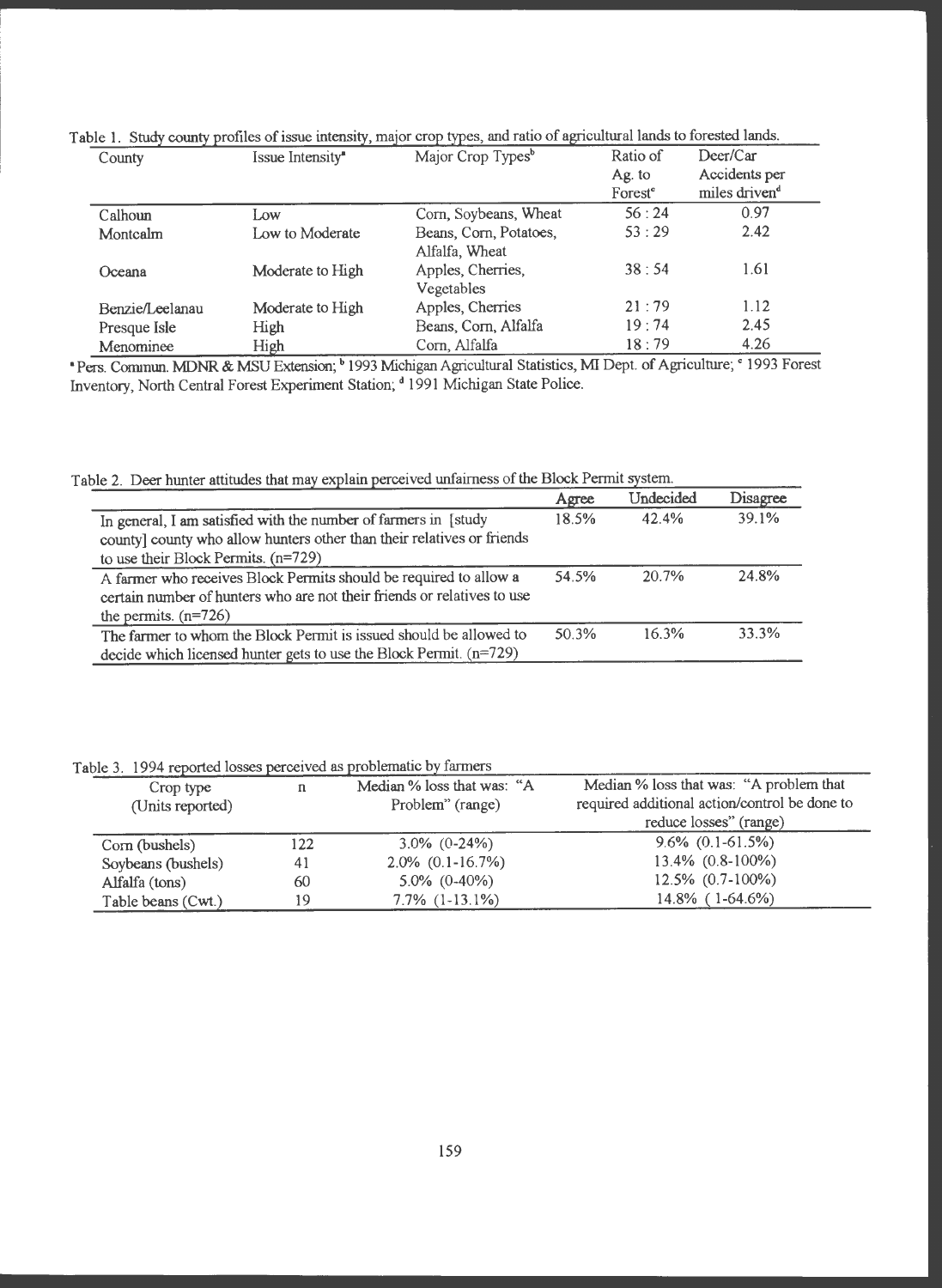

Figure 1. Approval of Shooting Permits by farmers and deer hunters.



Figure 2. Approval of Block Permits by farmers and deer hunters.